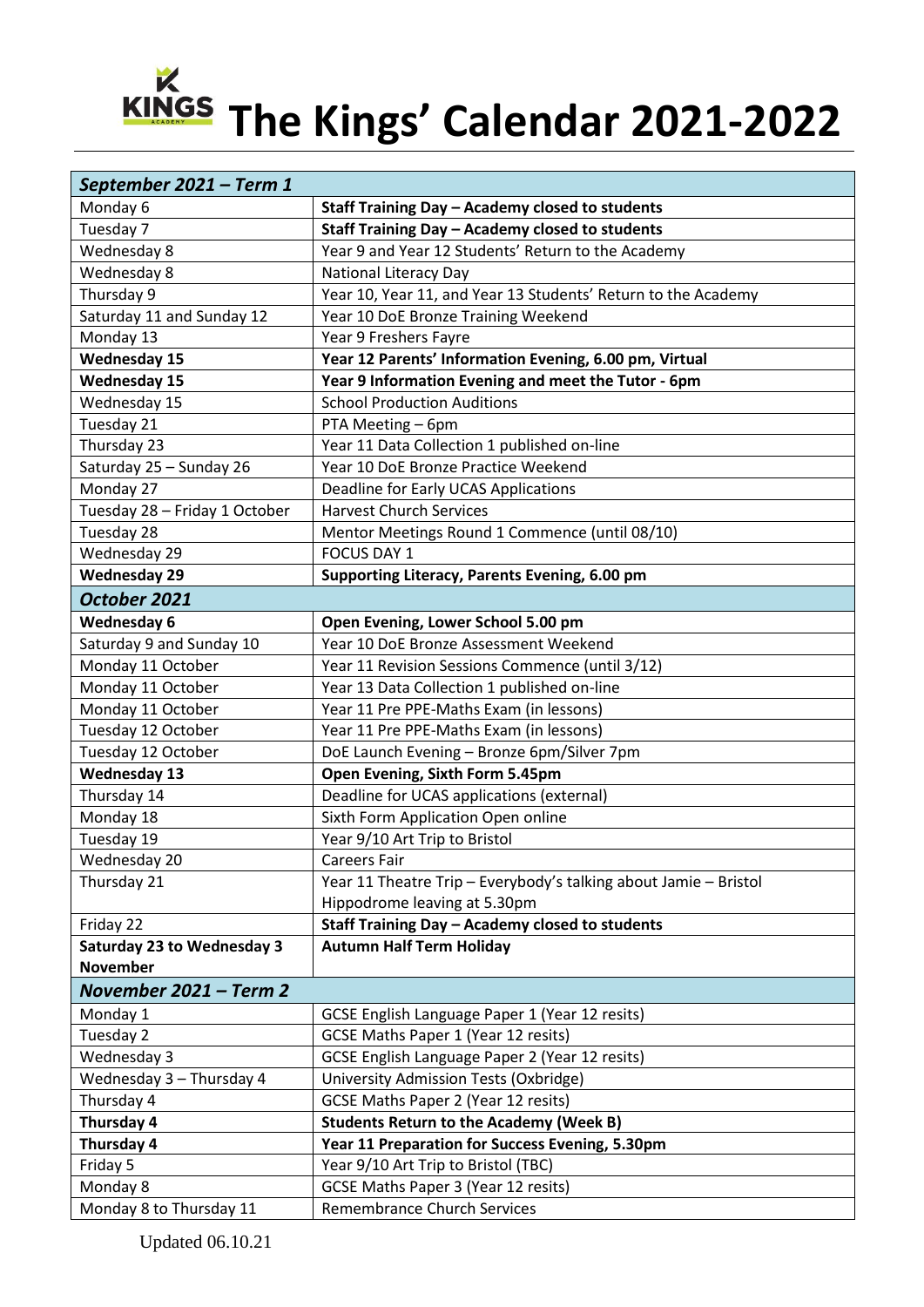| Monday 8                     | PPE MFL Speaking Exams (until 19/11)                                   |
|------------------------------|------------------------------------------------------------------------|
| <b>Wednesday 10</b>          | Year 11 Parents' Evening                                               |
| Monday 15 - Friday 19        | Year 13 PPE/Exam Week                                                  |
| Monday 15 - Friday 19        | <b>Reading Week</b>                                                    |
| Monday 15                    | Year 12 Data Collection 1 published on-line                            |
| Monday 15                    | Year 9 Data Collection 1 published on-line                             |
| Monday 15                    | Deadline for UCAS Applications                                         |
| Tuesday 16                   | Year 11 Sixth Form Taster Day                                          |
| Wednesday 17                 | Year 11 Business Studies Revision Evening 6pm                          |
| Monday 22 - Friday 26        | <b>Year 12 Assessment Week</b>                                         |
| Monday 22                    | Year 10 Data Collection 1 published on-line                            |
| Monday 22                    | Mentor Meetings Round 2 Commence (until 4/12)                          |
| Wednesday 24                 | Year 10 Theatre Trip - Hairspray - Bristol Hippodrome leaving 5.30pm   |
| Thursday 25                  | Year 11C Textiles Practical Day                                        |
| Friday 26                    | Year 11D Art Practical Day                                             |
| Monday 29                    | Year 11A Performing Arts Practical Day                                 |
| Tuesday 30                   | Year 11B Performing Arts Practical Day                                 |
| December 2021                |                                                                        |
| Thursday 2                   | Year 11A Art Practical Day                                             |
| Monday 6 - Wednesday 15      | <b>Year 11 PPE Exams Commence</b>                                      |
| <b>Wednesday 8</b>           | <b>Year 9 Parents' Evening</b>                                         |
| Friday 10                    | Bank of England (Deputy Agent of Southwest to visit) Year 12 and 13    |
| Monday 13                    | Year 13 Data Collection 2 + PPE1 Reports published on-line             |
| Monday 13 to Thursday 17     | <b>Christmas Church Services</b>                                       |
| Monday 13 and Tuesday 14     | Year 11 Performing Arts Exam                                           |
| Wednesday 15                 | Christmas Concert - St Andrews Church                                  |
| Friday 17                    | Academy closes for students at 12.30pm                                 |
| Saturday 18 to Monday 3 Jan  | <b>Christmas Holidays</b>                                              |
| January 2022 - Term 3        |                                                                        |
|                              |                                                                        |
| Tuesday 4                    | <b>Staff Training Day - Academy Closed to Students</b>                 |
| Wednesday 5                  | <b>Students return to the Academy WEEK A</b>                           |
| Monday 10 - Friday 14        | Food and Nutrition Tech Skills - two days                              |
| Monday 10                    | Year 11 iMedia Exam                                                    |
| Tuesday 11 - Friday 14       | Year 11 GCSE Art and Textiles component 2 prep days                    |
| <b>Wednesday 12</b>          | Year 13 Parents' Evening                                               |
| Tuesday 18                   | Exam Component 'Matilda' Dress rehearsal and Performance Evening       |
| Wednesday 19 and Thursday 20 | Sixth Form Interviews                                                  |
| Friday 21                    | Year 11 PPE Results Day                                                |
| Monday 24                    | Mentor Meetings Round 3 Commence (until 04/02)                         |
| Monday 24                    | Year 11 Data Collection 2 and PPE published on-line                    |
| Friday 28                    | Year 11 Careers Café                                                   |
| Monday 31                    | BTEC Business Component 3 Promotion and Finance Exam                   |
| <b>February 2022</b>         |                                                                        |
| Tuesday 1                    | Year 8 Parents' Information Evening, 5.00 pm                           |
| Wednesday 2                  | Year 12 and Year 13 Theatre Trip - The Nutcracker - Bristol Hippodrome |
|                              | leaving at 5.30pm                                                      |
| Friday 4                     | Year 12 Data Collection 2 published on-line                            |
| Monday 7 - Friday 11         | Year 11 Food and Nutrition Practical Exam Week                         |
| Monday 7                     | Year 11 Revision Sessions commence (until 25/03)                       |
| Monday 7                     | Year 11 Poetry Live Trip to Bath                                       |
| Friday 11                    | Year 10 Achievement Project Presentation                               |
| Saturday 12                  | <b>Dress Rehearsal for School Production</b>                           |
| Monday 14 - Wednesday 16     | School Production - Beauty and the Beast                               |

Updated 06.10.21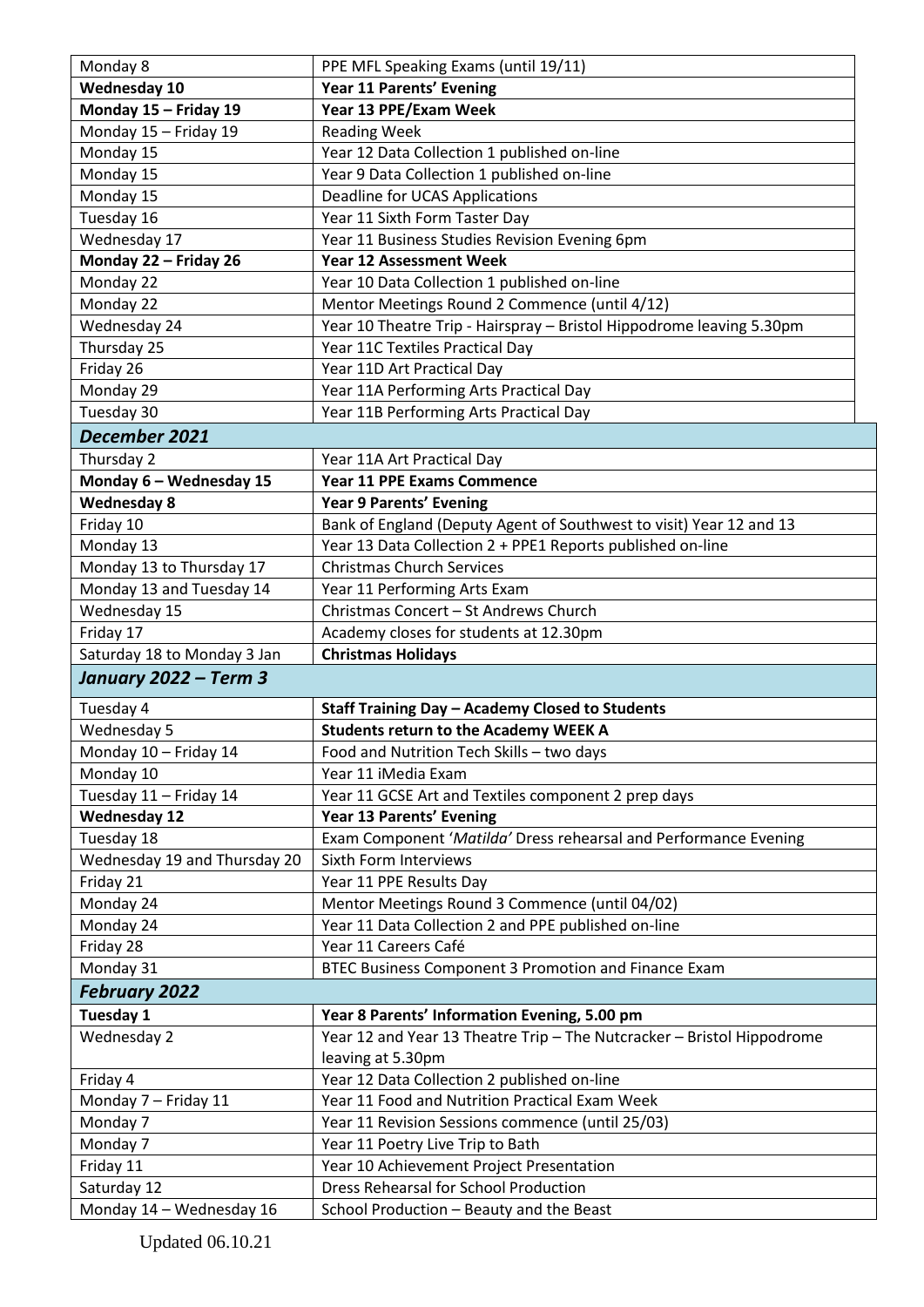| Friday 18 - Saturday 19    | <b>Expressive Arts Residential to London</b>                        |
|----------------------------|---------------------------------------------------------------------|
| Saturday 19 to Sunday 27   | <b>Spring Half Term Holiday</b>                                     |
| February 2022 - Term 4     |                                                                     |
| Monday 28                  | <b>Students return to the Academy WEEK B</b>                        |
| Monday 28 - Friday 4 March | English Week                                                        |
| <b>March 2022</b>          |                                                                     |
| Thursday 3                 | World Book Day                                                      |
| Saturday 5                 | Rotary Youth Speaker - Kings Theatre                                |
| Monday 7 - Friday 11       | Year 13 PPE/Exam Week                                               |
| Monday 14                  | Year 11 Performing Arts Controlled Coursework 1                     |
| Tuesday 15                 | Year 12 and 13 Unit 2B Dress Rehearsal and Performance Evening      |
| Friday 18                  | Year 9 Data Collection 2 published on-line                          |
| Sunday 20                  | Rotary Young Musicians 12.30pm - 5pm                                |
| Monday 21                  | Year 10 Data Collection 2 published on-line                         |
| <b>Wednesday 23</b>        | Year 12 Parents' Evening                                            |
| Thursday 24                | Year 13 Biology Trip - We the Curious - Bristol                     |
| Friday 25                  | Year 10 Careers Café                                                |
| Monday 28                  | Year 11 Data Collection 3 published on-line                         |
| Monday 28                  | Year 11 Performing Arts Controlled Coursework Assessment 2          |
| Thursday 31                | Ensemble Music Festival Concert 6.30pm                              |
| <b>April 2022</b>          |                                                                     |
| Saturday 2 to Sunday 3     | Year 9 DoE Bronze Training Weekend                                  |
| Monday 4 - Thursday 7      | <b>Easter Church Services</b>                                       |
| Monday 4                   | Year 11 Mentor Meetings Round 4 Commence                            |
| Wednesday 6                | Year 12 HE Parents' Information Evening                             |
| Thursday 7                 | Deadline for EPQ Presentations                                      |
| Friday 8                   | Year 13 Data Collection 3 + PPE2 published on-line                  |
| Friday 8                   | Academy closes for students                                         |
| Saturday 9 - Sunday 24     | <b>Easter Holidays</b>                                              |
| Saturday 9                 | Year 11 DoE Silver Training (Walking)                               |
| Sunday 10                  | Year 11 DoE Silver Training (Canoeing)                              |
| <b>April 2022 - Term 5</b> |                                                                     |
| Monday 25                  | <b>Students return to the Academy (Week B)</b>                      |
| Monday 25 - Friday 29      | <b>Year 9 Assessment Week</b>                                       |
| Tuesday 26                 | Year 11 MFL Speaking Exams Commence (until 13/05)                   |
| Tuesday 26                 | Year 11 Revision Sessions commence (until 27/05)                    |
| <b>Wednesday 27</b>        | Year 10 Parents' Evening 4pm - 7pm                                  |
| Thursday 28                | Year 11 Component 3 Performing Arts Tech Rehearsal and Evening      |
|                            | Performance 6pm                                                     |
| Friday 29                  | Year 11 Performing Arts Unit 3 Controlled Coursework Exam 4         |
| <b>May 2022</b>            |                                                                     |
| Monday 2                   | May Bank Holiday - Academy Closed                                   |
| Tuesday 3 - Friday 6       | <b>Year 12 Assessment Week</b>                                      |
| Tuesday 3 - Friday 6       | Year 11 GCSE Art and Textiles Exam                                  |
| Tuesday 3                  | Year 12 Performing Arts Unit 1 Exam                                 |
| Tuesday 3                  | Year 10 Achievement Project Presentation                            |
| Wednesday 4                | Year 9 Achievement Project Presentation                             |
| Thursday 5                 | Year 13 Performing Arts Unit 3 exam technical rehearsal and Evening |
|                            | Performance 6pm                                                     |
| Saturday 7 - Sunday 8      | Year 9 DoE Bronze Practice Weekend                                  |
| Monday 9 - Monday 16       | Year 13 A Level Art, Textiles and Photography Component 2 Exam      |
| Monday 16 May              | GCSE and A Level Exams Commence (Provisional) (until 29/06)         |